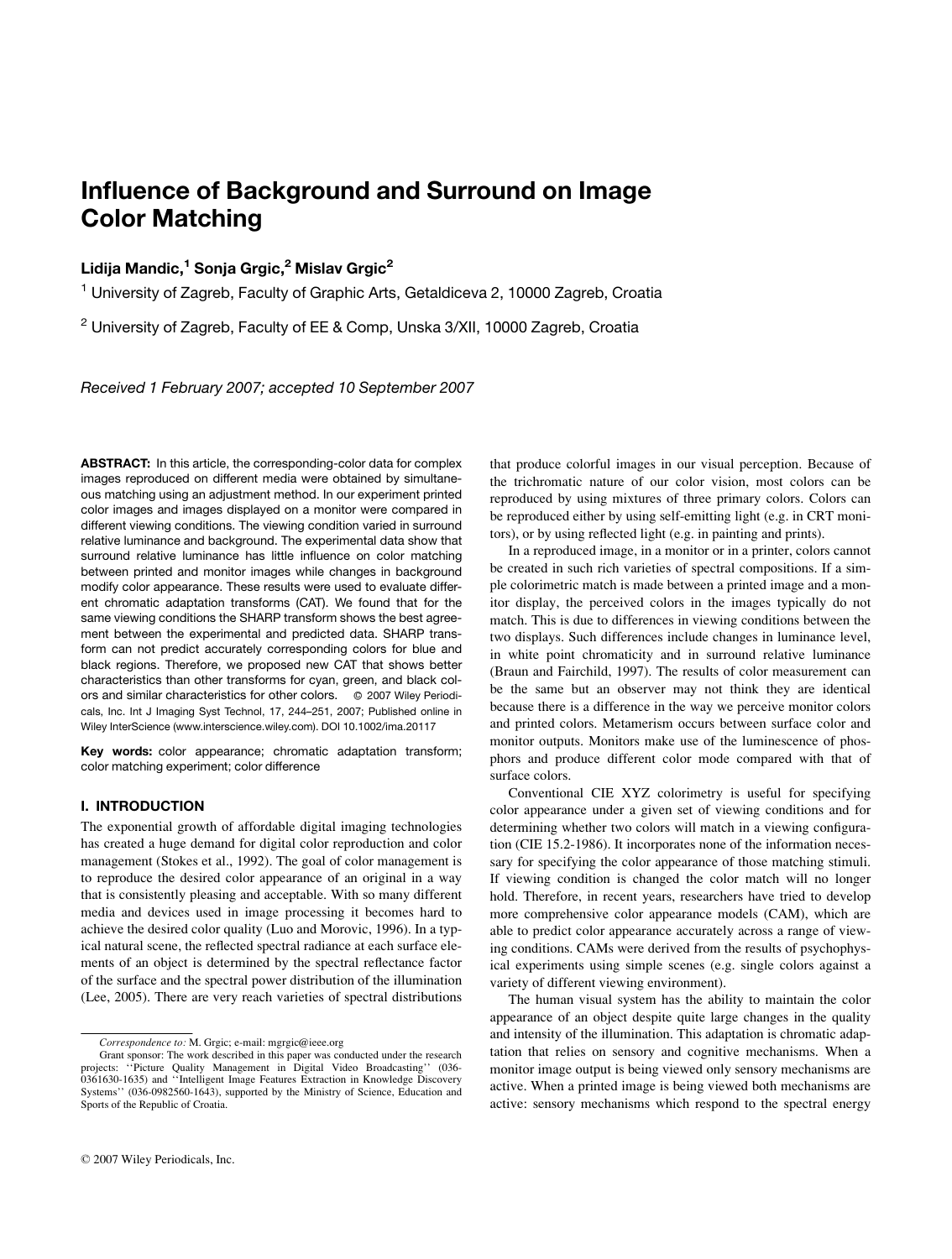

Figure 1. The workflow of experiment.

distribution, and cognitive mechanisms, which discount the ''known'' color of the light source. Most CAMs include a CAT, as a method for computing the corresponding data. Corresponding-colors data are two stimuli, viewed under different viewing conditions that match in color appearance. Corresponding data have been obtained through a wide variety of experimental techniques (Luo and Hunt, 1998). Fairchild and Johnson (1999) obtained corresponding data for complex images using an adjustment method, which were used to evaluate CAM and CAT. It was shown that a simple linear transformation of tristimulus values provide a good description of data. Komatsubara et al. (2002) obtained corresponding-colors data using the method of constant stimuli. They found that optimizing the input parameters and introducing incomplete adaptation allow to have the mean color difference  $\Delta E^*$  less than 10 CIELAB units. Fez et al. (2001) obtained corresponding-color data by simultaneous matching and by memory matching. Matching methods may be classified as simultaneous and memory matching, according to the time elapsed between the presentation of the reference and matching stimuli. In simultaneous matching, reference and matching stimuli are viewed simultaneously side-by-side. In memory matching experiments, observers match the reference stimulus they remember under the same or different viewing conditions.

Table I. Viewing conditions.

| Viewing<br>Condition | White Point<br>(Monitor) | Background<br>(Monitor) | Light<br>Box D50 | Room |
|----------------------|--------------------------|-------------------------|------------------|------|
| А                    | D65                      | black                   |                  | dark |
| в                    | D65                      | gray                    |                  | dark |
| C                    | D65                      | gray                    |                  | dim  |

They found that the best matching colors lie along the red–green axis. Sueeprasan et al. (2001) obtained corresponding-color data by employing the memory matching methods and found that the input parameters for each model had a distinct impact on model performance.

Corresponding-color data have been obtained through a wide variety of experimental techniques and viewing conditions. The results of different experiments cannot be compared directly because of different data sets and matching methods. Usually, color experiments are performed using color patches (Finlayson et al., 1994; de Fez et al., 2001; Sueeprasan et al., 2001; Komatsubara et al., 2002). When dealing with color patches on a uniform background, the viewing conditions are well specified and understood but are less understood when dealing with spatially complex stimuli such as images. Additional problems arise from changes in viewing conditions that are caused by reproducing images in different media. The perceived colors of the same image printed on the paper or displayed on a monitor typically do not match. Additionally, two colors, which are a colorimetric match, can appear quite different if viewed under different viewing conditions. The research presented in this article concentrates on color appearance for complex images through examination of color matching data for different media and different viewing conditions.

In Section II, the workflow of experiment is given. The viewing conditions are described. In Section III, the results are given in term of color differences ( $\Delta E_{94}$  and  $\Delta E_{00}$ ), and differences in lightness  $(\Delta L)$  and chroma  $(\Delta C)$ . Next, in Section IV, we discuss several CAT. We introduce a new transform that is based on SHARP adaptation transform. In Section V, we compare corresponding colors obtained from visual matching with the corresponding colors computed using different transform matrix.

### II. EXPERIMENT

The workflow of experiment is given in Figure 1. The experiment was taken in dark and dim room that is close to the actual environment in practical viewing conditions (Mandic and Grgic, 2005; Mandic et al., 2005). The viewing conditions are described in Table I. The illumination was measured by radiometer, and the results are shown in Table II. Printed hard copies were illuminated and viewed under viewing booth that simulated CIE Standard Illuminants D50. Additionally, images were displayed on Mitsubishi monitor. A cathode ray tube and the light boot with a gray background of luminance factor 0.2 were placed on the table with the same center height. The CRT white point was set to the chromaticity coordinates close to 6500K (CIE Illuminant D65). Each printed and each monitor image had a 5-mm white border, which was the reference white for chromatic adaptation purposes. The printed originals and monitor reproduction were used so as to correspond to simultaneous binocular viewing. The layout of experiment is shown in Figure 2.

Six printed images containing pictorial information were used as the originals (Fig. 3). The images contain memory, neutral and saturated colors. Memory color refers to the phenomenon that observers remember prototypical color for familiar object (green grass, blue

Table II. Radiometric measurements.

|                         | Luminance $(cd/m^2)$ |
|-------------------------|----------------------|
| White point D65 monitor | 138                  |
| Light boot D50          | 389                  |
| Room                    | 32.5                 |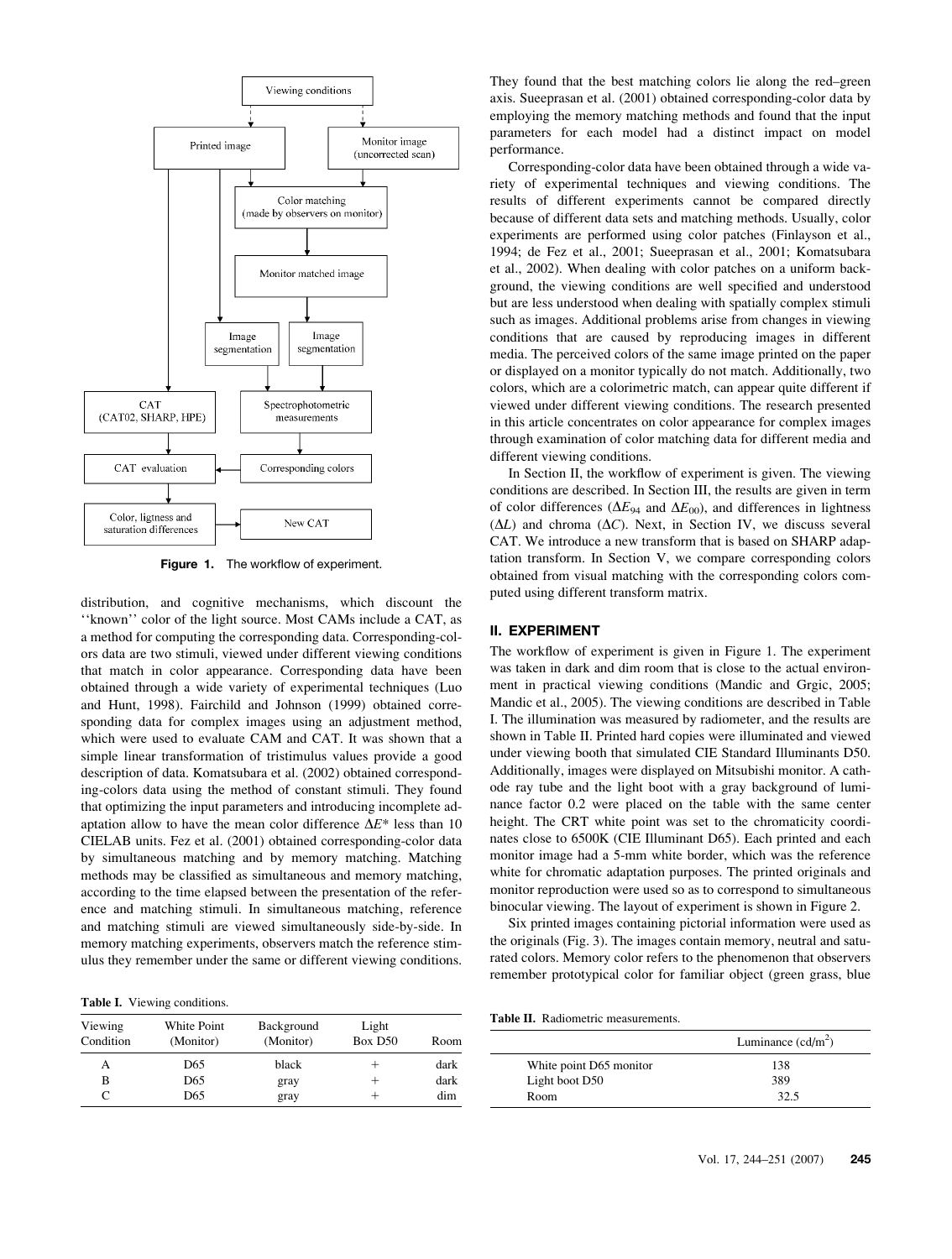

Figure 2. Layout of experiment. [Color figure can be viewed in the online issue, which is available at www.interscience.wiley.com.]

sky, skin). Neutral colors are desaturated colors: black, white and a range of grays in between. The preservation of neutral colors is one of the most important requirements in color reproduction. Humans are able to notice even a small color cast in neutral areas. Image 1 contains a house, snow and sky. Image 2 contains skin tone. Image 3 contains black and white parts. Image 4 contains grass and sky. Image 5 contains different hues and image 6 gold color. These images were continuous tone images printed on mat papers using a large format printer at 254 dpi. The original hardcopies were captured by an Agfa scanner at 305 dpi to provide RGB data for processing the CRT reproduction. The scanner and CRT display were calibrated and characterized using Macbeth software ProfileMakerPro 4.

A total of five observers, all experienced in using Adobe Photoshop, took part in the entire experiment. The observers were skilled operators, who have been worked in graphic industry for a long time (more than five years). All the observers had normal color vision. Color vision of observers was evaluated for each observer before experiment using Ishihara plates and a Farnsworth–Munsell 100-hue test. Observers sat approximately 25 in. from the printed originals and monitor screen. All experiments were carried out first in a darkened room, so that only the printed or monitor images occupied observers' field of view. The images on monitor were placed on black background. Observers adjusted the colors on monitor images to match the color appearance of the printed images. The monitor images adjustments were accomplished using Adobe Photoshop. Observers were allowed to use any of the color adjustment tools in Photoshop, but were not allowed to perform spatial manipulation of the images. The length of each experimental session was left to the discretion of the observers. Each experiment began with the same starting-point image, uncorrected scans. The same trial was done for second viewing condition, when the images displayed on monitor were placed on gray background of luminance factor 0.2. The third part of experiment was taken in dim room, similar to practice environment. The images were placed on the gray background of luminance factor 0.2.

After observers completed the various matching tasks, the resulting images were saved for later processing. Both printed and monitor images, were segmented into several number of object region, depending on the image context (Fig. 4).

After segmentation, the same fields were measured on printed and monitor images using a GretagMacbeth Spectrolino 45/0 spectrophotometer (X-Rite/GretagMacbeth). Measurements were made by systematically sampling the same image regions and then averaging the tristimulus values. The pairs of corresponding colors obtained from visual experiments were compared. The color differences, differences in lightness and chroma were found. The results of experiment were used to evaluate three different CAT. These transforms were applied to XYZ tristimulus values of printed images to predict XYZ tristimulus values of monitor images. Predicted data were compared with data obtained from visual matching



Image 1





Image 4





Image 3

Image 2



Image 5

Image 6

wiley.com.]

Figure 3. Test images. [Color figure can be viewed in the online issue, which is available at www.interscience.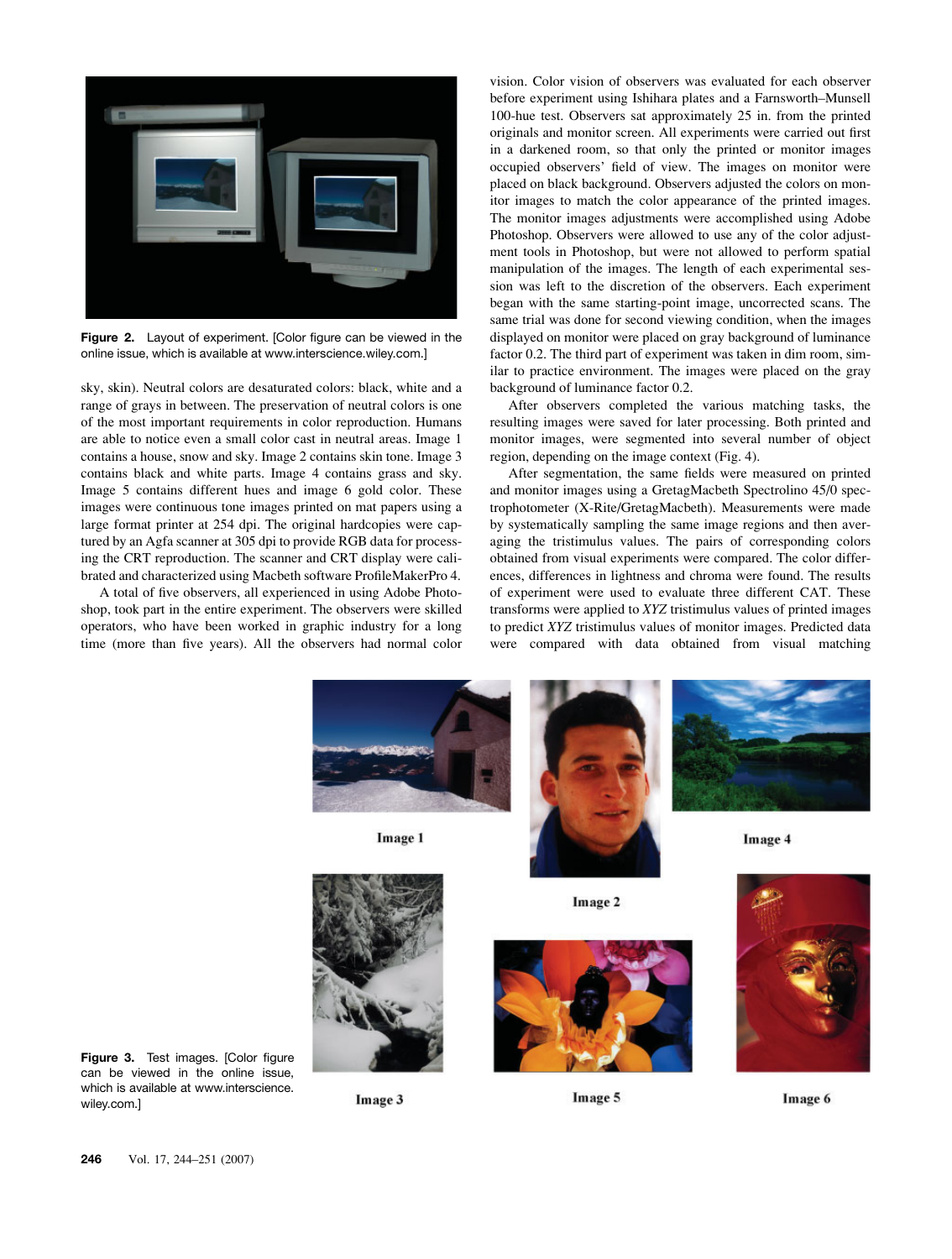

Image 1



Image 3



Image 2

 $\circ$ <sup>3</sup>

Image 5

 $\Omega$ 

Image 4



Image 6

Figure 4. Image segmentation. [Color figure can be viewed in the online issue, which is available at www. interscience.wiley.com.]

experiment and results were used to build up new chromatic adaptation transform.

## III. RESULTS OF SPECTROPHOTOMETRIC MEASUREMENT

For each segmented field and all conditions the mean values of tristimulus XYZ and  $L^*a^*b^*$  were found. Those data were used for calculating color-differences between monitor and printed images. There are many ways to describe the differences between two

Table III. Differences in lightness  $(\Delta L)$ , chroma  $(\Delta C)$ , and color differences ( $\Delta E_{94}$  and  $\Delta E_{00}$ ) for image 1.

| Cond.<br>Image 1 |              | ΔL       | $\Delta C$ | $\Delta E_{94}$ | $\Delta E_{00}$ |
|------------------|--------------|----------|------------|-----------------|-----------------|
| $\mathbf{1}$     | A            | $-0.10$  | 0.17       | 7.35            | 1.28            |
|                  | B            | 4.10     | $-1.05$    | 5.62            | 0.85            |
|                  | $\mathsf{C}$ | 1.30     | 3.80       | 5.08            | 0.65            |
| $\overline{2}$   | A            | $-0.72$  | $-0.04$    | 8.05            | 2.32            |
|                  | B            | 2.70     | 1.27       | 6.54            | 1.57            |
|                  | $\mathsf{C}$ | $-0.20$  | 3.20       | 6.43            | 1.45            |
| 3                | A            | $-11.80$ | 13.90      | 15.05           | 3.45            |
|                  | B            | $-2.10$  | 14.74      | 10.08           | 3.02            |
|                  | $\mathsf{C}$ | $-5.40$  | 17.50      | 12.30           | 3.16            |
| 4                | А            | 1.90     | 15.10      | 11.39           | 9.70            |
|                  | B            | 7.60     | 13.08      | 13.19           | 11.06           |
|                  | $\mathsf{C}$ | 5.80     | 15.80      | 13.44           | 11.92           |
| 5                | A            | $-3.70$  | 0.17       | 11.68           | 0.88            |
|                  | B            | $-3.30$  | 0.62       | 9.09            | 0.71            |
|                  | $\mathsf{C}$ | $-3.90$  | 0.49       | 11.19           | 0.85            |
| 6                | A            | 6.00     | 8.94       | 11.74           | 1.24            |
|                  | B            | 6.00     | 8.44       | 11.39           | 1.20            |
|                  | $\mathsf{C}$ | 2.70     | 6.35       | 8.37            | 0.92            |
| 7                | A            | 3.90     | $-20.3$    | 13.4            | 1.6             |
|                  | B            | $-0.20$  | $-20.42$   | 12.88           | 1.60            |
|                  | C            | 5.90     | $-19.76$   | 12.55           | 1.51            |

colors:  $\Delta L$ ,  $\Delta a$ ,  $\Delta b$ ,  $\Delta C$ , and  $\Delta E$  (CIE 15.2-1986). In (Berns, 2000) the use  $\Delta L$  and  $\Delta C$  was recommended for chromatic samples and the use of  $\Delta a$  and  $\Delta b$  was recommended for neutral samples. The CIE, through its technical committees, has periodically established recommended practices for color-difference evaluation to promote uniformity of industrial practice. CIE 1976  $(L^*a^*b^*)$  color-difference model  $\Delta E_{ab}^*$  between two color stimuli is calculated as the Euclidean distance between the points representing them in the CIE-LAB color space (Robertson, 1990). After that new models with improved agreement with visual color-difference judgments have been developed such as color-difference model  $\Delta E_{94}$  (CIE 116-1995) and color-difference model  $\Delta E_{00}$  (CIE 142-2001; Luo et al., 2001) that improves the prediction of color differences in blue and near-neutral regions. In our research we evaluated color differences using  $\Delta L$ ,  $\Delta C$ ,  $\Delta E_{94}$ , and  $\Delta E_{00}$ .

Table IV. Differences in lightness  $(\Delta L)$ , chroma  $(\Delta C)$ , and color differences ( $\Delta E_{94}$  and  $\Delta E_{00}$ ) for image 2.

| Image 2        | Cond.        | $\Delta L$ | $\Delta C$     | $\Delta E_{94}$ | $\Delta E_{00}$ |
|----------------|--------------|------------|----------------|-----------------|-----------------|
| 1              | А            | $-1.9$     | 12.7           | 11.3            | 2.1             |
|                | B            | 1.9        | 12.8           | 11.7            | 2.2             |
|                | $\mathsf{C}$ | $-2.6$     | 10.9           | 11              | 2.1             |
| $\mathfrak{2}$ | A            | 4.4        | $-2.3$         | 8.7             | 0.8             |
|                | B            | 8          | 0.4            | 10.9            | 0.8             |
|                | $\mathsf{C}$ | 3          | 0.5            | 7               | 0.5             |
| 3              | А            | 8.4        | 8.1            | 13.3            | 1.2             |
|                | B            | 8.7        | 8.7            | 13.8            | 1.2             |
|                | $\mathsf{C}$ | 4.9        | 7.6            | 10.9            | 1.1             |
| 4              | A            | $-4.8$     | $-18.1$        | 11.4            | 0.5             |
|                | B            | $-1.8$     | $-15.6$        | 10.1            | 0.4             |
|                | $\mathsf{C}$ | $-5$       | $-18.3$        | 11.8            | 0.5             |
| 5              | А            | 5          | $\overline{4}$ | 9               | 0.5             |
|                | B            | 6.3        | 4.4            | 9.4             | 0.5             |
|                | $\mathsf{C}$ | 3.7        | 5.6            | 7.1             | 0.3             |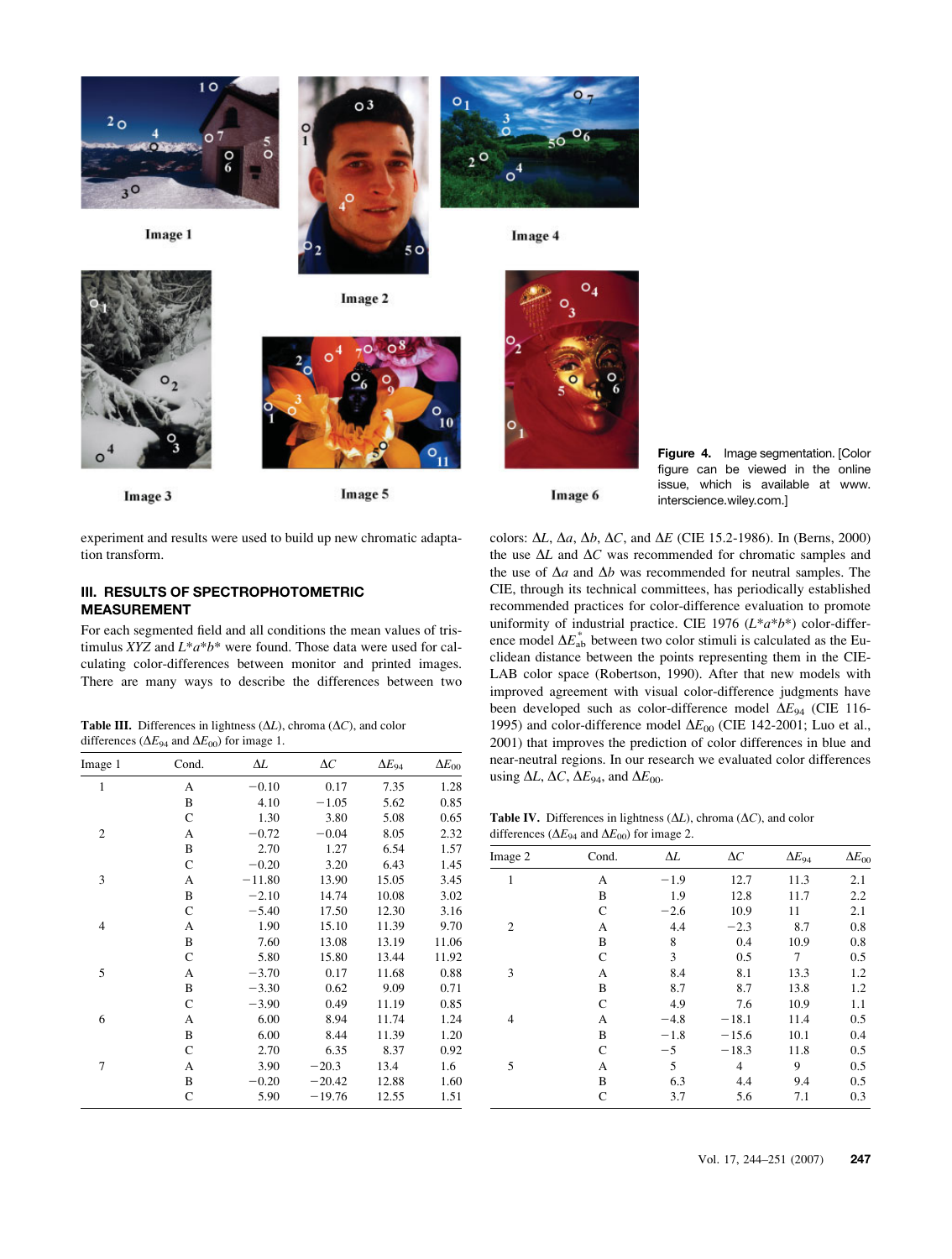Table V. Differences in lightness  $(\Delta L)$ , chroma  $(\Delta C)$ , and color differences  $(\Delta E_{94}$  and  $\Delta E_{00})$  for image 3.

| Image 3 | Cond.        | ΔL     | $\Delta C$ | $\Delta E_{94}$ | $\Delta E_{00}$ |
|---------|--------------|--------|------------|-----------------|-----------------|
| 1       | А            | $-4$   | 8.2        | 7.8             | 22.5            |
|         | B            | $-0.3$ | 11.8       | 8.9             | 27.6            |
|         | C            | $-3.3$ | 7.6        | 6.8             | 20.4            |
| 2       | А            | 8.7    | 10.2       | 12.7            | 68.1            |
|         | B            | 3.2    | 11.7       | 11.1            | 76.5            |
|         | $\mathsf{C}$ | 10.7   | 11.3       | 14.4            | 73.9            |
| 3       | А            | $-4.2$ | 12.1       | 13.6            | 23.4            |
|         | B            | $-3$   | 13.8       | 14.5            | 25.7            |
|         | $\mathsf{C}$ | 4.2    | 7.9        | 10.5            | 16.7            |
| 4       | А            | 3.9    | 13.2       | 10.7            | 86.5            |
|         | B            | 3.5    | 15.3       | 11.3            | 96.3            |
|         | $\mathsf{C}$ | 4.4    | 11.9       | 9.4             | 77.8            |

The results for image 1 are shown in Table III. The results for image 1 show that the neutral colors on monitor (fields 4 and 6) are lighter and have higher chroma values, while color of sky (fields 1 and 2) does not differ a lot between monitor and printed image. The color difference  $\Delta E_{00}$  is small, except for white (field 4) that is not correspond with visual sensation. The color that belongs to the house (shadow) is less chromatic. The results for image 2 (Table IV) show that the dark colors (fields 3 and 5) are lighter when displayed on the monitor. The color close to neutral is more chromatic, while the skin is less. The neutrals colors for image 3 (Table V) are more saturated and the color difference  $\Delta E_{00}$  is large and not acceptable. The results for image 4 (Table VI) show that the differences in lightness are small, except for field 5 (grass). Green colors (fields 2 and 5) are less chromatic. Color difference  $\Delta E_{00}$  varies a lot in values. The results for image 5 (Table VII) show that the yellow (field 3), orange (field 4), and brown (field 9) have lower chroma values. All other colors are more saturated. Most of the colors are darker. Larger differences in lightness can be noticed for violet (field 1) and brown (field 9). We notice that most of the col-

Table VI. Differences in lightness  $(\Delta L)$ , chroma  $(\Delta C)$ , and color differences ( $\Delta E_{94}$  and  $\Delta E_{00}$ ) for image 4.

| Image 4        | Cond.        | $\Delta L$     | $\Delta C$ | $\Delta E_{94}$ | $\Delta E_{00}$ |
|----------------|--------------|----------------|------------|-----------------|-----------------|
| $\mathbf{1}$   | А            | $-1.4$         | 2.4        | 5.5             | 11.2            |
|                | B            | $-1.1$         | 5.8        | 7.6             | 16.1            |
|                | C            | 0.8            | $-1.9$     | 6               | 12.4            |
| $\mathfrak{2}$ | A            | $-2.4$         | $-18.5$    | 14              | 0.6             |
|                | B            | 0.8            | $-17.4$    | 12.5            | 0.6             |
|                | $\mathsf{C}$ | 3.1            | $-23.8$    | 14.7            | 0.6             |
| 3              | A            | $-1.9$         | 9.6        | 7.3             | 2.6             |
|                | B            | $-1$           | 12.1       | 8.6             | 3.1             |
|                | $\mathsf{C}$ | $-0.3$         | 8          | 7.3             | 2.9             |
| 4              | A            | $-3$           | 1.3        | 5.3             | 43.4            |
|                | B            | $-3.1$         | 3.4        | 6.2             | 53              |
|                | $\mathsf{C}$ | 0.3            | $-1.3$     | 5.6             | 57.4            |
| 5              | A            | 7.9            | $-7.3$     | 11.1            | 0.5             |
|                | B            | 7.8            | $-6.8$     | 10.7            | 0.45            |
|                | $\mathsf{C}$ | 7              | $-11.8$    | 11.5            | 0.4             |
| 6              | A            | $-4$           | 3.94       | 14.9            | 1.8             |
|                | B            | $-1.5$         | 2.90       | 13.3            | 1.2             |
|                | $\mathsf{C}$ | 1.6            | $-1.21$    | 13.6            | 1.3             |
| 7              | А            | 2.1            | 16         | 9.5             | 4.5             |
|                | B            | 3.5            | 16.9       | 10.5            | 4.9             |
|                | $\mathsf{C}$ | $\overline{c}$ | 16.5       | 9.9             | 4.9             |
|                |              |                |            |                 |                 |

Table VII. Differences in lightness  $(\Delta L)$ , chroma  $(\Delta C)$ , and color differences ( $\Delta E_{94}$  and  $\Delta E_{00}$ ) for image 5.

| Image 5        | Cond.          | $\Delta L$ | $\Delta C$ | $\Delta E_{94}$ | $\Delta E_{00}$ |
|----------------|----------------|------------|------------|-----------------|-----------------|
| $\mathbf{1}$   | A              | $-7.8$     | 8.9        | 9.1             | 3.9             |
|                | B              | $-4$       | 13.4       | 7.9             | 3.2             |
|                | $\mathsf{C}$   | $-5.5$     | 8.9        | 7.9             | 2.9             |
| $\overline{c}$ | A              | $-3.6$     | 6.8        | 9.5             | 10.1            |
|                | B              | 2.6        | 10         | 9.1             | 13.5            |
|                | $\mathbf C$    | $-0.4$     | 6.3        | 9.3             | 9.5             |
| 3              | A              | 0.4        | $-31.9$    | 9.9             | 4.5             |
|                | B              | 3.6        | $-31.2$    | 10.1            | 4.4             |
|                | $\mathsf{C}$   | 1.2        | $-30.9$    | 9.5             | 4.3             |
| $\overline{4}$ | A              | $-7.1$     | $-17.6$    | 12.7            | 0.3             |
|                | B              | $-0.9$     | $-15.7$    | 9.3             | 0.2             |
|                | $\mathsf{C}$   | $-3.4$     | $-17.6$    | 11.1            | 0.3             |
| 5              | A              | 0.1        | 17.7       | 14.8            | 16.6            |
|                | B              | 1.0        | 17.7       | 14.8            | 16.6            |
|                | $\mathsf C$    | 0.3        | 17.1       | 14.4            | 16.2            |
| 6              | A              | $-1.3$     | 9.8        | 8.7             | 0.5             |
|                | B              | 1.3        | 12.7       | 10.8            | 0.7             |
|                | $\mathsf{C}$   | 4.6        | 8.2        | 9.2             | 0.7             |
| 7              | A              | $-5.5$     | 3.7        | 9.7             | 0.3             |
|                | B              | $-1.1$     | 5.7        | 6.5             | 0.2             |
|                | $\mathsf{C}$   | $-6.2$     | 1.8        | 8.4             | 0.3             |
| 8              | A              | $-2.4$     | $-2.8$     | 5.6             | 0.1             |
|                | B              | 1.3        | 1.7        | 4.4             | 0.1             |
|                | $\mathsf{C}$   | 0.2        | $-2.4$     | 4.1             | 0.1             |
| 9              | A              | $-11.2$    | $-26.1$    | 17              | 0.7             |
|                | B              | $-5.7$     | $-18.2$    | 13.1            | 0.5             |
|                | $\mathbf C$    | $-8.2$     | $-24.9$    | 15              | 0.6             |
| 10             | A              | $-3$       | $-2$       | 9.4             | $\,1$           |
|                | B              | $-1.7$     | 2.7        | 10.4            | 0.8             |
|                | $\mathsf{C}$   | 0.1        | $-4.6$     | 9.7             | 1.2             |
| 11             | A              | $-5.9$     | 4.9        | 13.9            | 3.6             |
|                | B              | $-0.9$     | 7.3        | 12.1            | 1.9             |
|                | $\overline{C}$ | $-3.8$     | 3.6        | 13.1            | 2.9             |
|                |                |            |            |                 |                 |

ors on monitor are darker and less chromatic for image 6 (Table VIII) that contains red, gold, and black colors. Results of our experiment show large deviation between color difference  $\Delta E_{00}$  and observers judgment so we excluded  $\Delta E_{00}$  from further discussion.

Table VIII. Differences in lightness  $(\Delta L)$ , chroma  $(\Delta C)$ , and color differences ( $\Delta E_{94}$  and  $\Delta E_{00}$ ) for image 6.

| Image 6        | Cond.        | ΔL      | $\Delta C$ | $\Delta E_{94}$ | $\Delta E_{00}$ |
|----------------|--------------|---------|------------|-----------------|-----------------|
| 1              | A            | $-12.7$ | $-16.6$    | 19.4            | 1.9             |
|                | B            | $-3.4$  | $-16$      | 11.6            | 1.1             |
|                | $\mathsf{C}$ | $-8.4$  | $-15.9$    | 17.1            | 1.8             |
| $\mathfrak{2}$ | A            | $-6.6$  | $-10.9$    | 8.1             | 0.2             |
|                | B            | $-2.5$  | $-7.3$     | 3.9             | 0.1             |
|                | $\mathsf{C}$ | $-1.8$  | $-11.8$    | 5.5             | 0.1             |
| 3              | A            | $-7.1$  | $-14.1$    | 8.8             | 0.2             |
|                | B            | $-2.4$  | $-8.7$     | 4               | 0.1             |
|                | $\mathsf{C}$ | $-2.7$  | $-14.8$    | 6.6             | 0.2             |
| 4              | A            | $-5.3$  | $-12.3$    | 7.1             | 0.2             |
|                | B            | $-1.8$  | $-7.7$     | 3.2             | 0.1             |
|                | $\mathsf{C}$ | $-1.5$  | $-12.1$    | 5.3             | 0.1             |
| 5              | A            | $-0.2$  | $-1.9$     | 3.8             | 0.7             |
|                | B            | 2.9     | $-6.9$     | 6.6             | 1.4             |
|                | $\mathsf{C}$ | 2       | $-12.3$    | 8.3             | 7.8             |
| 6              | A            | $-3.8$  | 11.2       | 11.8            | 1.9             |
|                | B            | $-3$    | 9.5        | 10.3            | 1.8             |
|                | $\mathsf{C}$ | 1.3     | 10.2       | 10.5            | 1.8             |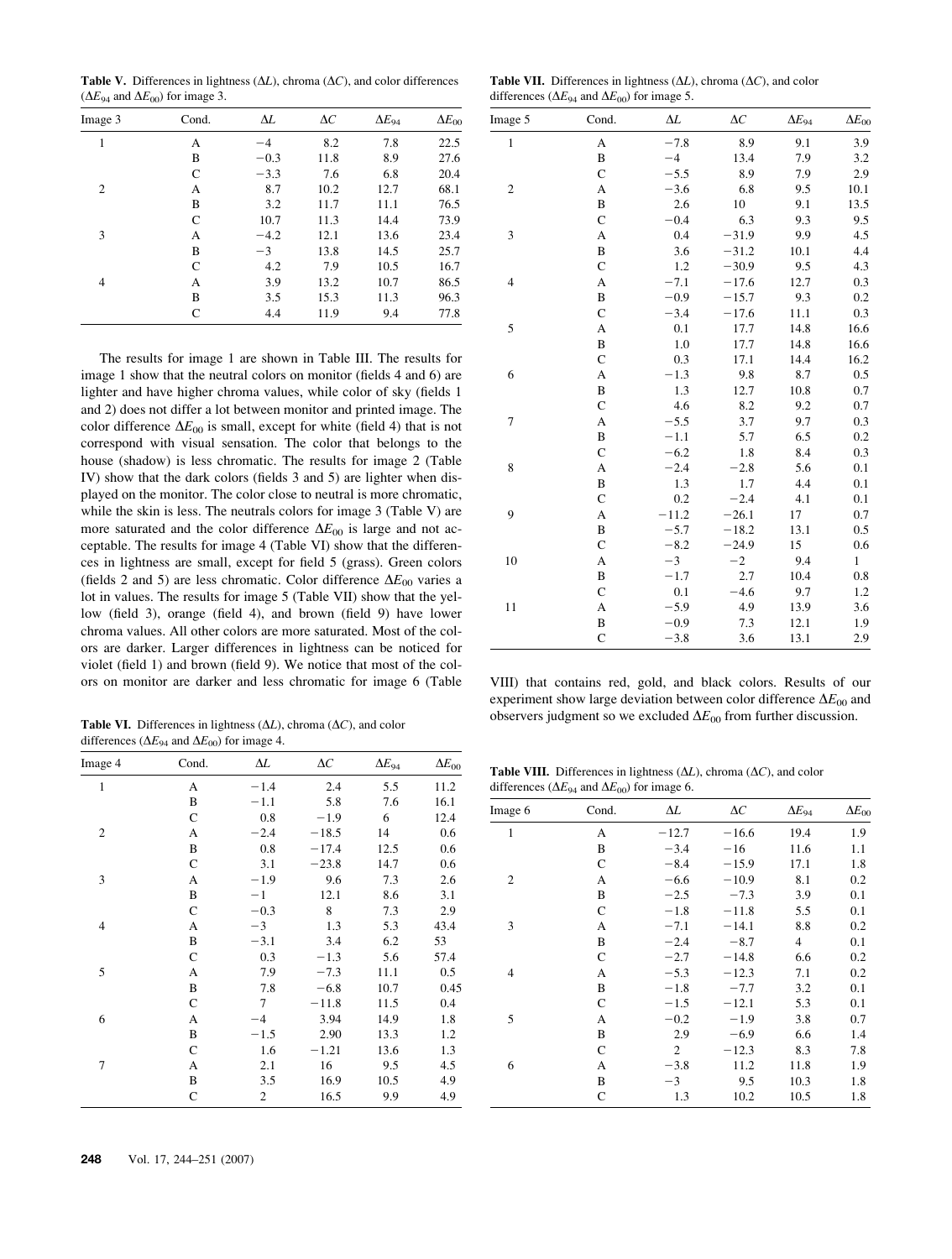Table IX. Color differences  $(\Delta E_{94})$  between visual and computed corresponding data for blue and cyan colors.

|               |                             |                 | Blue            |                 |                 |                 | Cyan            |                 |                 |
|---------------|-----------------------------|-----------------|-----------------|-----------------|-----------------|-----------------|-----------------|-----------------|-----------------|
|               |                             | $1 - 1$         | $2 - 2$         | $4 - 1$         | $4 - 4$         | $5 - 1$         | $3 - 1$         | $3 - 3$         | $5 - 11$        |
| Cond.         | Matrix                      | $\Delta E_{94}$ | $\Delta E_{94}$ | $\Delta E_{94}$ | $\Delta E_{94}$ | $\Delta E_{94}$ | $\Delta E_{94}$ | $\Delta E_{94}$ | $\Delta E_{94}$ |
| A             | $M_{\rm CAT02}$             | 5.3             | 5.8             | 4.2             | 4.5             | 9.9             | 9.8             | 14.5            | 12.1            |
|               | $M_{\rm SHARP}$             | 5.3             | 6               | 4.1             | 5.6             | 9.7             | 9.8             | 14.5            | 12.3            |
|               | $M_{\rm HPE}$               | 1.1             | 4.3             | 5.2             | 6.3             | 12.8            | 16.6            | 14.6            | 7.6             |
|               | $M_{NEW}$                   | 5.3             | 6.2             | 4.4             | 4.5             | 10.2            | 9.9             | 14.5            | 11.8            |
| B             | $M_{\rm CAT02}$             | 4.3             | 8.6             | 6.1             | 5.5             | 8.8             | 11.3            | 15.4            | 10              |
|               | $M_{\rm SHARP}$             | 4.3             | 8.9             | 5.9             | 6.7             | 8.7             | 11.3            | 14.5            | 10.3            |
|               | $M_{\rm HPE}$               | 5.7             | 7.8             | 4.4             | 6.2             | 11.4            | 17.4            | 15.2            | 4.8             |
|               | $\mathbf{M}_{\mathrm{NEW}}$ | 3.7             | 8.8             | 6.2             | 5.5             | 9.2             | 11.5            | 15.4            | 9.7             |
| $\mathcal{C}$ | $M_{\rm CAT02}$             | 3.7             | 4.2             | 3.7             | 3.6             | 8.4             | 8.7             | 11.3            | 11.1            |
|               | $M_{\rm SHARP}$             | 3.7             | 4.4             | 3.7             | 4.7             | 8.3             | 8.7             | 11.3            | 11.3            |
|               | $M_{\rm HPE}$               | 4.3             | 3.5             | 3.5             | 3.5             | 10.2            | 14.9            | 9               | 5.7             |
|               | $M_{NEW}$                   | 3.8             | 4.6             | 3.6             | 3.6             | 8.7             | 9               | 11.3            | 10.7            |

## IV. CHROMATIC ADAPTATION TRANSFORM

A number of CATs are currently in use and most of them transform the RGB space into tristimulus values XYZ (Drew and Finlayson, 1994; Finlayson, 1994; Fairchild, 2001):

$$
\begin{bmatrix} R \\ G \\ B \end{bmatrix} = \mathbf{M} \begin{bmatrix} X \\ Y \\ Z \end{bmatrix}
$$
 (4.1)

where M is the transform matrix. The implication of all these proposed CAT is that color correction for illumination takes place not in cone space but rather in a ''narrowed'' cone space. As a consequence, the CAT sensors have their sensitivity more narrowly concentrated than the cones. The RGB space differs slightly between the different transforms. The HPE cone fundamentals have been used by Hunt to develop color vision models (Hunt et al., 2003). The transform matrix of HPE is defined as

$$
\mathbf{M}_{\text{HPE}} = \begin{vmatrix} 0.3897 & 0.6890 & -0.0787 \\ -0.2298 & 1.1834 & 0.0464 \\ 0 & 0 & 1 \end{vmatrix} \tag{4.2}
$$

The transform matrix M is derived as a linear combination of the CIE 1931 XYZ color matching functions that most closely match a cone absorption and study of Estevez for 2 degree observers (Hunt and Pointer, 1985). Li et al. (2002) derived CAT based on minimizing perceptual error over a set of corresponding data. Their transform was adopted by the CIE as the CAT02 for a new color appearance model CIECAM02:

$$
\mathbf{M}_{\text{CAT02}} = \begin{vmatrix} 0.7328 & 0.4296 & -0.1624 \\ -0.7036 & 1.6974 & 0.0061 \\ 0.0030 & 0.0136 & 0.9834 \end{vmatrix} (4.3)
$$

The SHARP adaptation transform (Finlayson and Süsstrunk, 2000) was developed for solving the non-perceptual adaptation problems when treating XYZ as the important units:

$$
\mathbf{M}_{\text{SHARP}} = \begin{vmatrix} 1.2694 & -0.0988 & -0.1706 \\ -0.8364 & 1.8006 & 0.0357 \\ 0.0297 & -0.0315 & 1.0018 \end{vmatrix} \tag{4.4}
$$

These transform matrix were applied to XYZ tristimulus values of printed images  $(X_1Y_1Z_1)$  to predict XYZ tristimulus values of monitor images  $(X_2Y_2Z_2)$ .

Table X. Color differences ( $\Delta E_{94}$ ) between visual and computed corresponding data for black and white colors.

|               |                    |                 | Black           |                 |                 |                 | White           |                 |  |  |
|---------------|--------------------|-----------------|-----------------|-----------------|-----------------|-----------------|-----------------|-----------------|--|--|
|               |                    | $1 - 6$         | $3 - 3$         | $5 - 6$         | $6 - 6$         | $1 - 4$         | $1 - 2$         | $5 - 5$         |  |  |
| Cond.         | Matrix             | $\Delta E_{94}$ | $\Delta E_{94}$ | $\Delta E_{94}$ | $\Delta E_{94}$ | $\Delta E_{94}$ | $\Delta E_{94}$ | $\Delta E_{94}$ |  |  |
| A             | $M_{\text{CAT}02}$ | 12.1            | 14.5            | 0.5             | 3.6             | 15.2            | 14.8            | 17.4            |  |  |
|               | $M_{\rm SHARP}$    | 12.1            | 14.5            | 0.5             | 3.8             | 15.2            | 14.7            | 17.4            |  |  |
|               | $M_{\rm HPE}$      | 9.3             | 14.7            | 3.8             | 14.5            | 20.1            | 20.1            | 22.1            |  |  |
|               | $M_{\text{NEW}}$   | 12.7            | 14.5            | 2.4             | 3.8             | 15.6            | 14.7            | 17.4            |  |  |
| B             | $M_{\rm CAT02}$    | 11.8            | 15.4            | 3.6             | 6.9             | 16.2            | 13.7            | 17.5            |  |  |
|               | $M_{\rm SHARP}$    | 11.8            | 15.4            | 3.6             | 7.1             | 16.2            | 13.6            | 17.5            |  |  |
|               | $M_{\rm HPE}$      | 8.9             | 15.2            | 4.4             | 15.8            | 21.8            | 20.1            | 21.8            |  |  |
|               | $M_{NEW}$          | 12              | 15.4            | 3.7             | 7.1             | 16.4            | 13.8            | 17.4            |  |  |
| $\mathcal{C}$ | $M_{\rm CAT02}$    | 8.8             | 11.3            | 6.4             | 9.1             | 17.1            | 16.3            | 17              |  |  |
|               | $M_{\rm SHARP}$    | 8.8             | 11.3            | 6.4             | 9.2             | 17.1            | 16.2            | 17              |  |  |
|               | $M_{\rm HPE}$      | 5.6             | 9               | $\mathcal{I}$   | 16.3            | 22.5            | 20.8            | 21              |  |  |
|               | $M_{\text{NEW}}$   | 9               | 11.2            | 6.2             | 9.1             | 17.3            | 16.3            | 17              |  |  |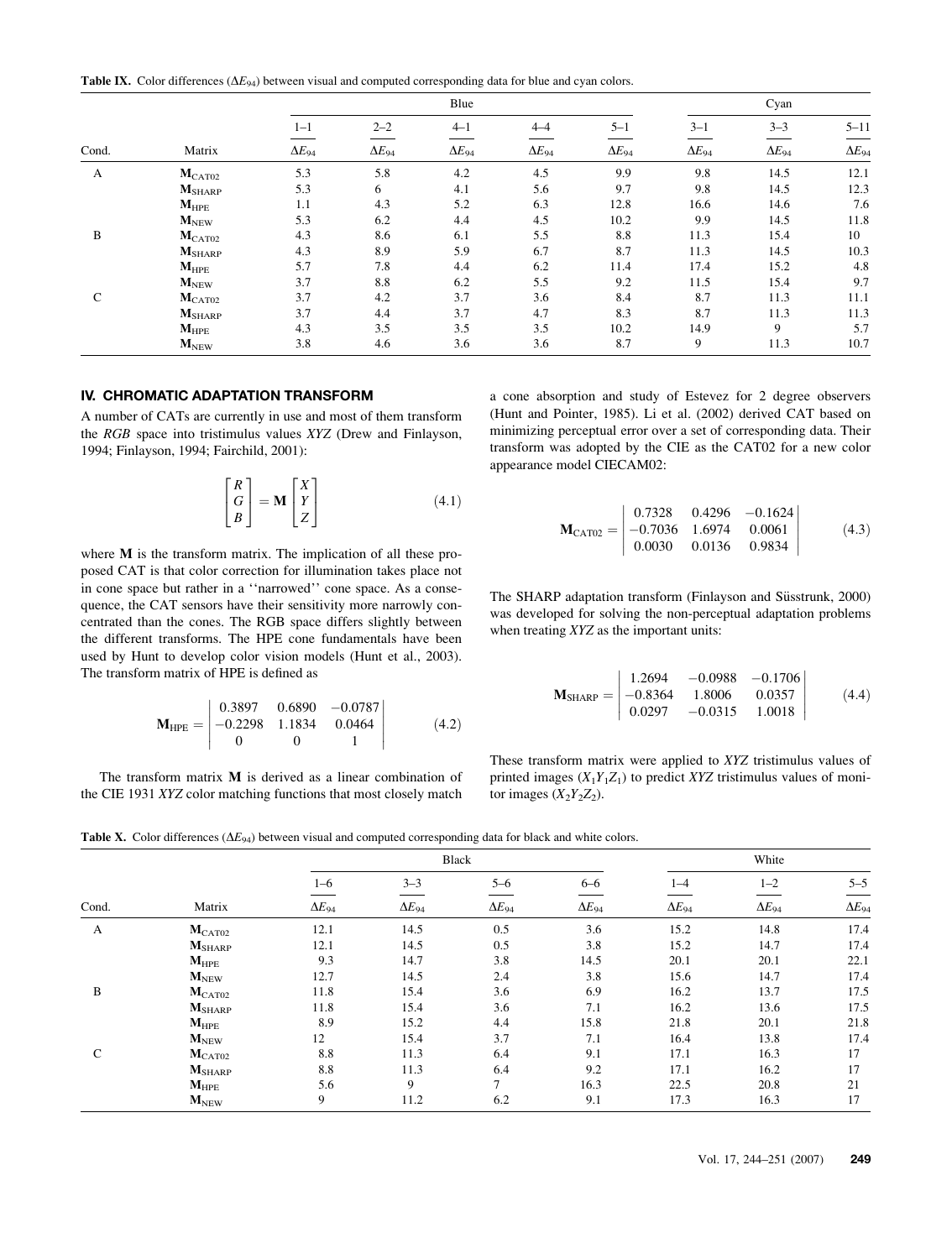Table XI. Color differences  $(\Delta E_{94})$  between visual and computed corresponding data for green, neutrals, red, yellow, and orange colors.

|               |                  | Green           |                 | Neutral         |                 |                 | Red             |                 | Yellow          | Orange          |  |
|---------------|------------------|-----------------|-----------------|-----------------|-----------------|-----------------|-----------------|-----------------|-----------------|-----------------|--|
|               |                  | $4 - 2$         | $4 - 5$         | $2 - 1$         | $3 - 1$         | $1 - 7$         | $6 - 2$         | $5 - 8$         | $5 - 3$         | $5 - 4$         |  |
| Cond.         | Matrix           | $\Delta E_{94}$ | $\Delta E_{94}$ | $\Delta E_{94}$ | $\Delta E_{94}$ | $\Delta E_{94}$ | $\Delta E_{94}$ | $\Delta E_{94}$ | $\Delta E_{94}$ | $\Delta E_{94}$ |  |
| A             | $M_{\rm CAT02}$  | 14.3            | 11.6            | 0.5             | 9.8             | 8.3             | 8.1             | 5.9             | 10.2            | 12.8            |  |
|               | $M_{\rm SHARP}$  | 14.6            | 11.7            | 0.5             | 9.8             | 9.3             | 7.9             | 5.8             | 10.3            | 12.7            |  |
|               | $M_{\rm HPE}$    | 15.3            | 13.8            | 3.8             | 16.6            | 12.1            | 9.7             | 7.1             | 11.5            | 12.7            |  |
|               | $M_{\text{NEW}}$ | 13              | 12              | 2.4             | 9.9             | 9.2             | 9.3             | 9.5             | 10.3            | 15              |  |
| B             | $M_{\rm CATO2}$  | 12.8            | 11.2            | 3.6             | 11.3            | 7.8             | 4.1             | 4.9             | 10.2            | 9.7             |  |
|               | $M_{\rm SHARP}$  | 13.1            | 11.3            | 3.6             | 11.3            | 8.5             | 3.8             | 4.8             | 10.3            | 9.7             |  |
|               | $M_{\rm HPE}$    | 13.9            | 13.3            | 4.4             | 17.4            | 11.2            | 5.7             | 4.9             | 12.4            | 8.9             |  |
|               | $M_{\text{NEW}}$ | 11.9            | 11.7            | 3.7             | 11.5            | 8.5             | 5.1             | 8.5             | 10.1            | 12.2            |  |
| $\mathcal{C}$ | $M_{\rm CATO2}$  | 15.1            | 12.2            | 6.4             | 8.7             | 10.7            | 5.8             | 4.5             | 9.7             | 11.4            |  |
|               | $M_{\rm SHARP}$  | 15.2            | 12.2            | 6.4             | 8.7             | 11.5            | 5.6             | 4.4             | 9.9             | 11.3            |  |
|               | $M_{\text{HPE}}$ | 14.5            | 13.4            | $\tau$          | 14.9            | 14.5            | 7.4             | 5.5             | 11.3            | 10.8            |  |
|               | $M_{\text{NEW}}$ | 13.5            | 12.1            | 6.2             | 9               | 11.5            | 5.3             | 7.5             | 9.8             | 13              |  |

$$
\begin{bmatrix} X_2 \\ Y_2 \\ Z_2 \end{bmatrix} = \mathbf{M}^{-1} \mathbf{M} \begin{bmatrix} X_1 \\ Y_1 \\ Z_1 \end{bmatrix}
$$
 (4.5)

Predicted data using  $M_{\text{SHARP}}$ ,  $M_{\text{CAT02}}$ , and  $M_{\text{HPE}}$  were compared with data obtained from visual matching experiment. The difference between the experimental and predicted data was smallest for SHARP transform (Tables IX–XI) for the most colors and all viewing conditions. SHARP transform is able to predict accurately corresponding colors for almost all colors and shows better agreement with visual data than CAT02 and HPE transforms. Results of our experiment show that accuracy of SHARP transform should be improved for blue and black region. Therefore, we decided to modify SHARP transform to obtain improved agreement with corresponding data from visual experiment in blue and neutral color regions. Our modification includes scaling of SHARP transform by taking into consideration the influence of media and surround luminance white points. The resulting transform is:

$$
\mathbf{M}_{NEW} = \mathbf{M}_{SHARP} \mathbf{D} \tag{4.6}
$$

where D is the diagonal scaling matrix formed from the ratios of two white point vectors  $[X_{w}^{65} Z_{w}^{65}] [X_{w}^{50} Z_{w}^{50}]$  and different luminance  $[L^{65} L^{50}]$  that are shown in Table II. Matrix **D** is defined as

$$
\mathbf{D} = \begin{vmatrix} X_{\rm R}/X_{\rm T} & 0 & 0 \\ 0 & L_{\rm R}/L_{\rm T} & 0 \\ 0 & 0 & Z_{\rm R}/Z_{\rm T} \end{vmatrix}
$$
 (4.7)

where index R is referred on monitor viewing condition (D65 and  $L_{\rm R}$ ) and index T on print viewing condition (D65 and  $L_{\rm T}$ ). The new transform becomes:

$$
\mathbf{M}_{\text{NEW}} = \begin{vmatrix} 1.2694 & -0.0988 & -0.1706 \\ -0.8364 & 1.8006 & 0.0357 \\ 0.0297 & -0.0315 & 1.0018 \\ & \times & 0 & 0.3547 & 0 \\ 0 & 0 & 0 & 1.3199 \end{vmatrix} (4.8)
$$

$$
\mathbf{M}_{\text{NEW}} = \begin{vmatrix} 1.2514 & -0.0353 & -0.2252 \\ -0.8245 & 0.6435 & 0.0471 \\ 0.0293 & -0.0113 & 1.3223 \end{vmatrix}
$$
(4.9)

## V. RESULTS

After transform evaluation, corresponding data were computed using  $M_{\text{CAT}02}$ ,  $M_{\text{SHARP}}$ ,  $M_{\text{HPE}}$ , and  $M_{\text{NEW}}$ . The results of transforms were compared with the corresponding-visual data obtained from visual matching. The colorimetric differences are presented in Tables IX–XI, where image and field numbers specified below color name locate this color in tested images.

The results show that proposed CAT predicts slightly different colors than  $M_{\text{SHARP}}$  and  $M_{\text{CAT02}}$ . Using the new transform color differences are decreased for cyan, green, blue, and black colors. Green and blue colors are important for obtaining corresponding data for complex images because those colors belong to memory colors (colors of sky and grass). For other colors, the proposed transform show similar characteristics as  $M_{\text{SHARP}}$  and  $M_{\text{CAT02}}$ . MHPE transform gives different corresponding data than other transforms in neutral colors and cyan. It results in larger color difference between calculated corresponding colors and those obtained from visual experiment.

#### VI. CONCLUSION

This article presents results of visual matching experiment between printed color images and images displayed on a monitor under different viewing conditions. To preserve the same color appearance on both media, observers adjusted image displayed on monitor as follows:

- black and white become more saturated and lighter,
- the light colors that are close to neutrals become more saturated,
- the dark colors that are close to neutrals become darker and less saturated,
- yellow, orange, and brown colors become less saturated.

Color appearance in blue, red, and cyan areas show small differences in lightness and chroma between the two media. We noticed that color difference  $\Delta E_{00}$  is not appropriate for evaluation of corresponding colors obtained from matching between images displayed